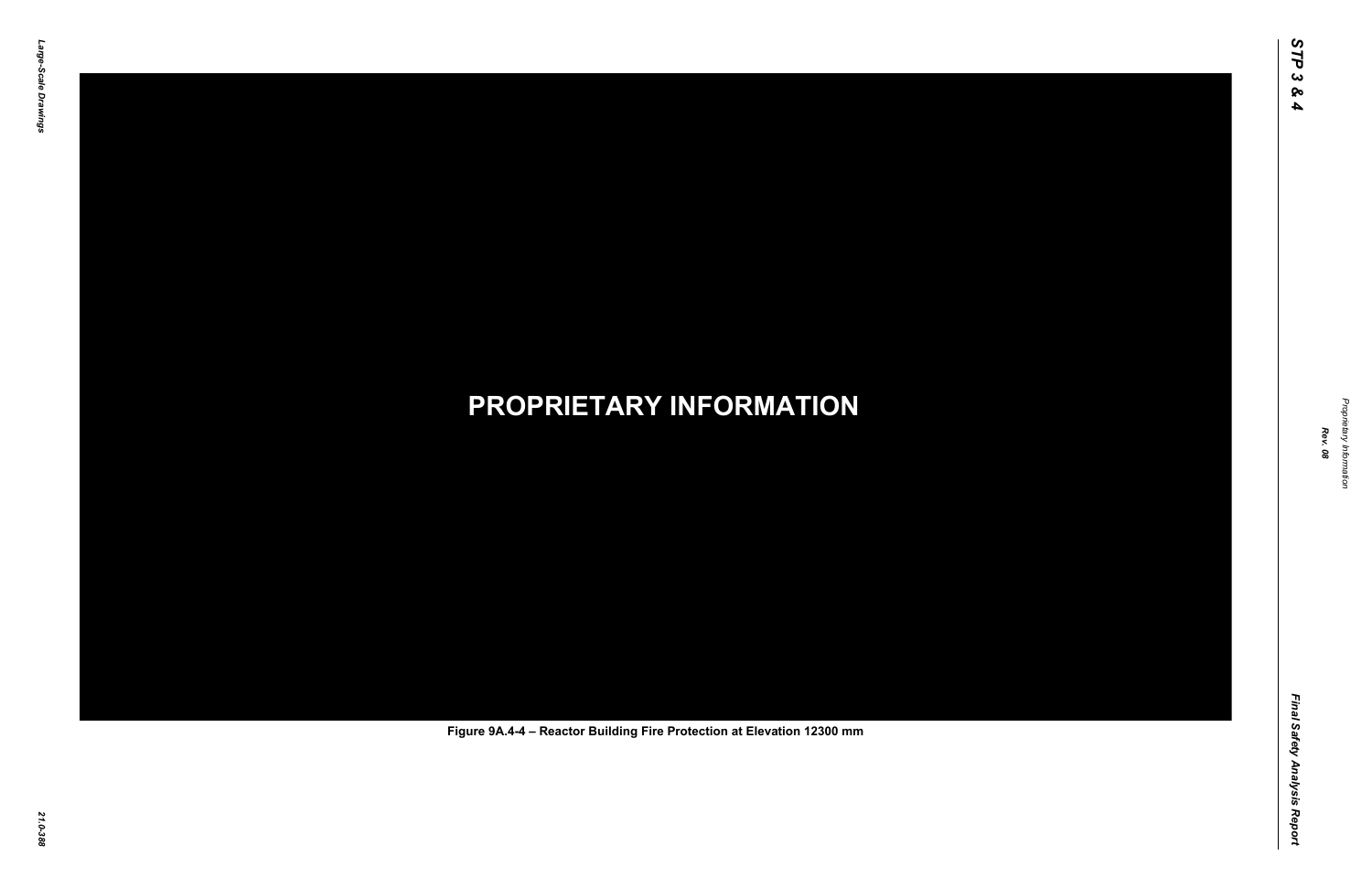Final Safety Analysis Report *Final Safety Analysis Report*



Proprietary Information *Proprietary Information*

# *21.0-389* **PROPRIETARY INFORMATION Figure 9A.4-9 – Reactor Building Fire Protection, Section A-A**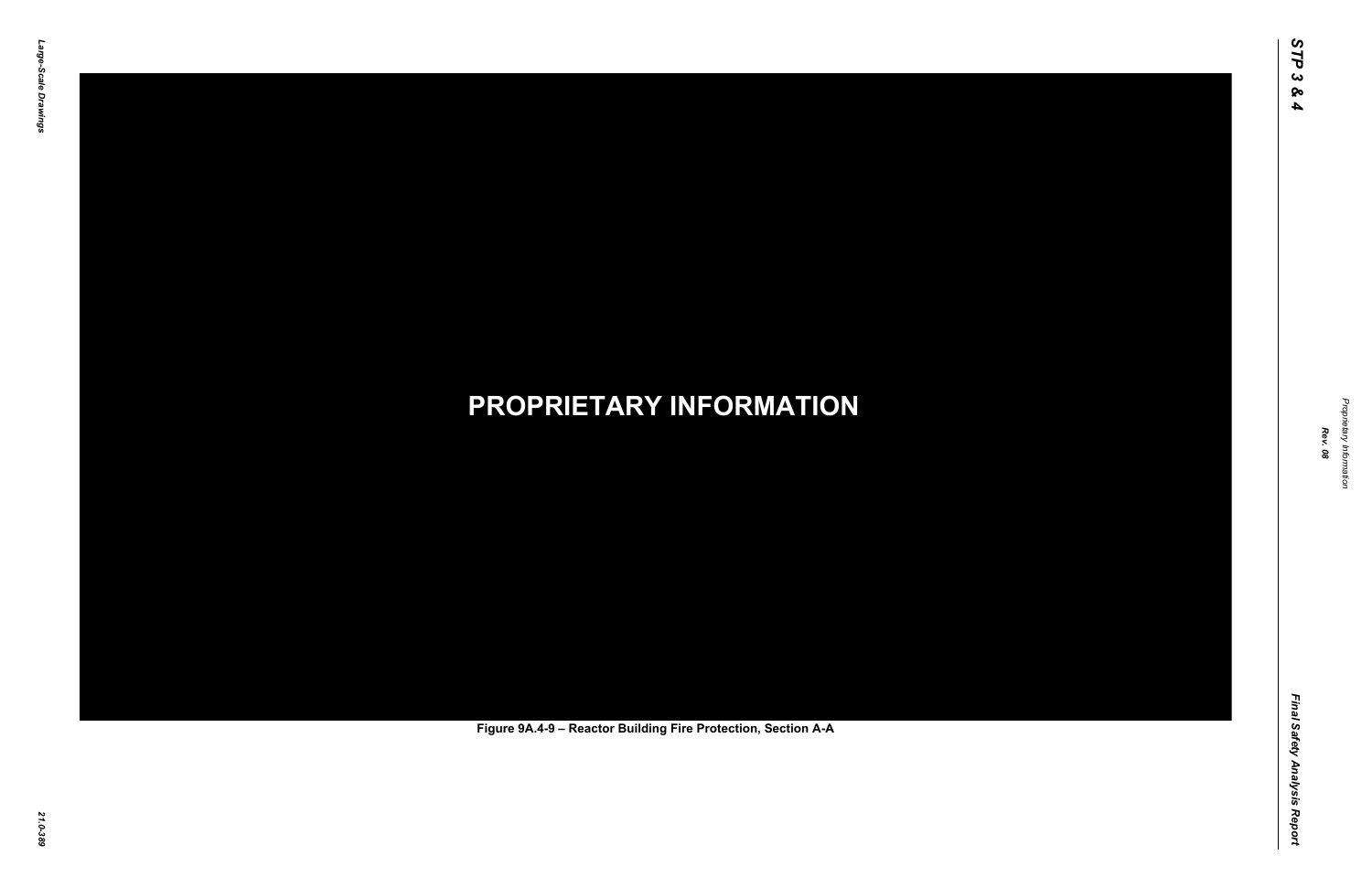Final Safety Analysis Report *Final Safety Analysis Report*



Proprietary Information *Proprietary Information*

# *21.0-390* **PROPRIETARY INFORMATION Figure 9A.4-17 – Turbine Building Fire Protection at Elevation 2300MM**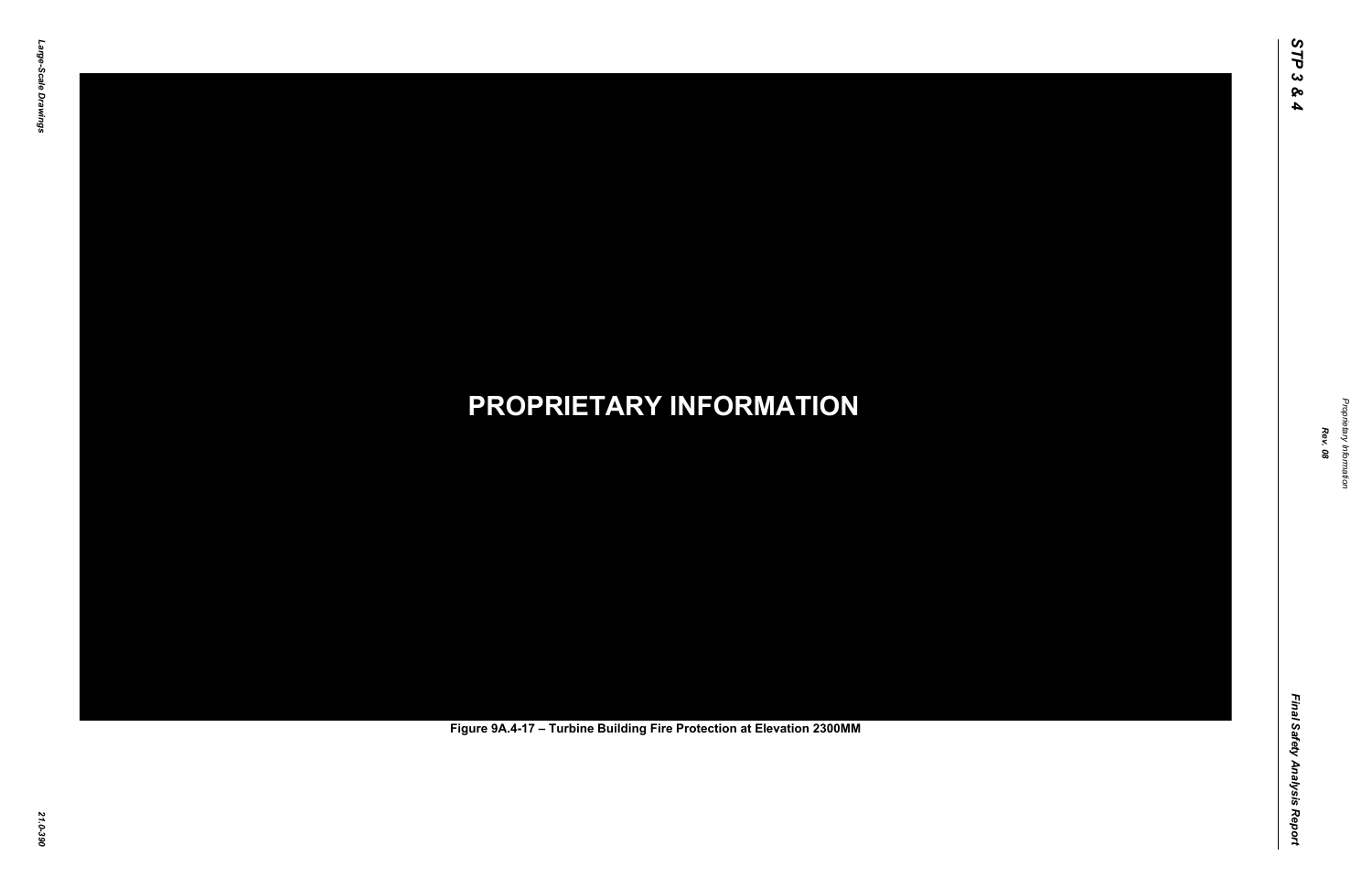Final Safety Analysis Report *Final Safety Analysis Report*



Proprietary Information *Proprietary Information*

# *21.0-391* **PROPRIETARY INFORMATION Figure 9A.4-18 – Turbine Building Fire Protection at Elevation 6300MM**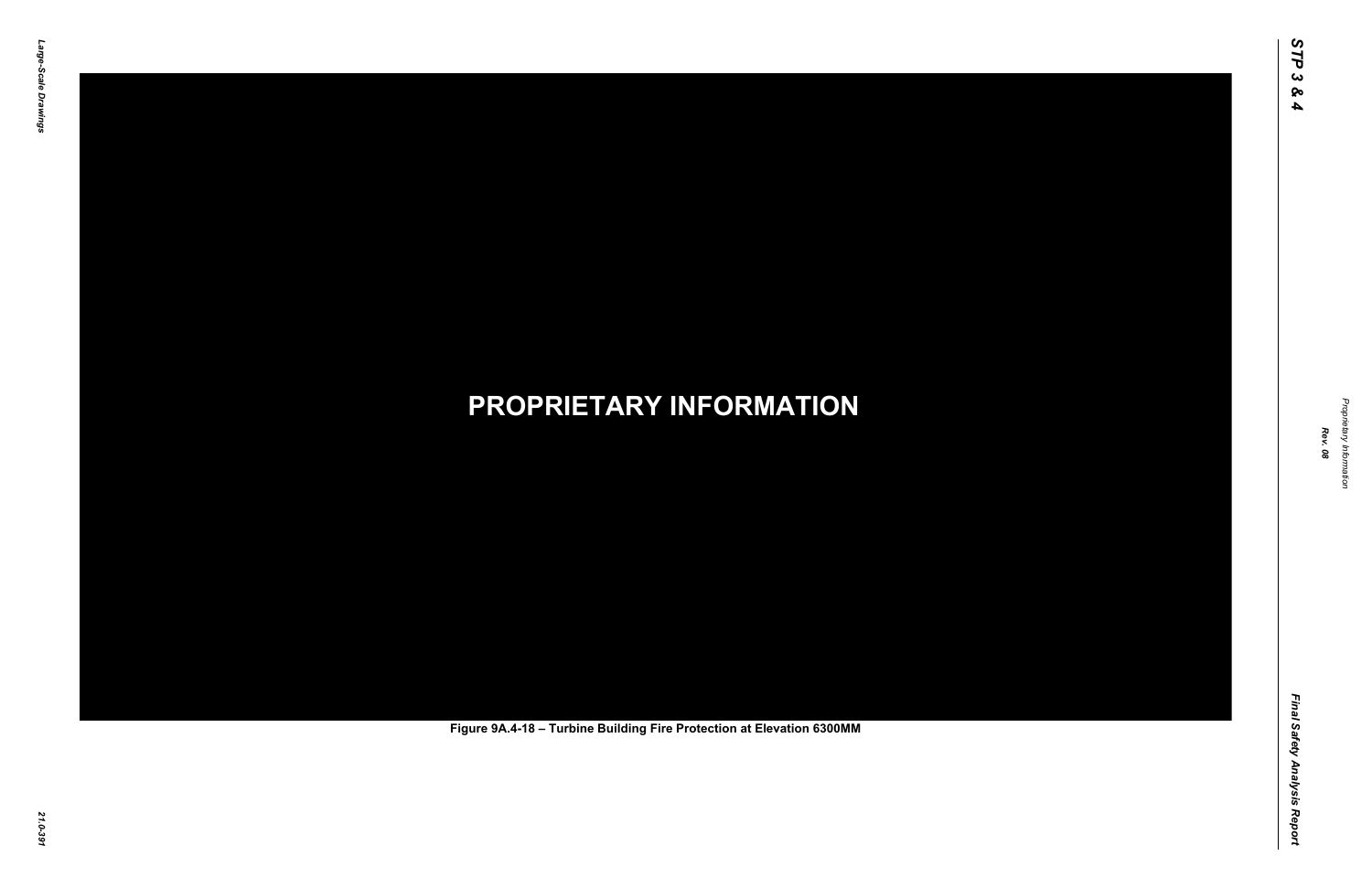Final Safety Analysis Report *Final Safety Analysis Report*



Proprietary Information *Proprietary Information*

# *21.0-392* **PROPRIETARY INFORMATION Figure 9A.4-19 – Turbine Building Fire Protection at Elevation 12300MM**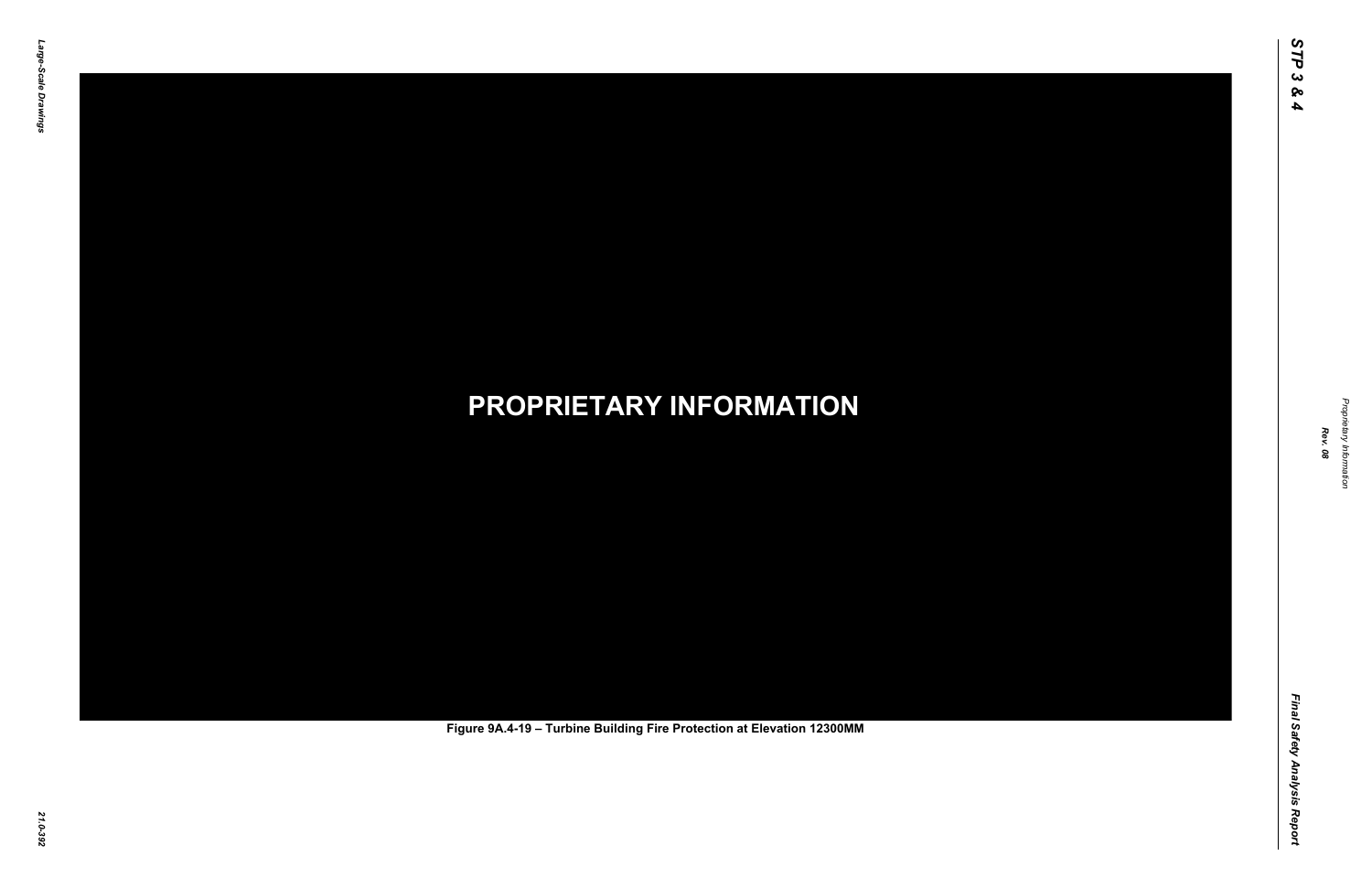Final Safety Analysis Report *Final Safety Analysis Report*



Proprietary Information *Proprietary Information*

# *21.0-393* **PROPRIETARY INFORMATION Figure 9A.4-20 – Turbine Building Fire Protection at Elevation 19700MM**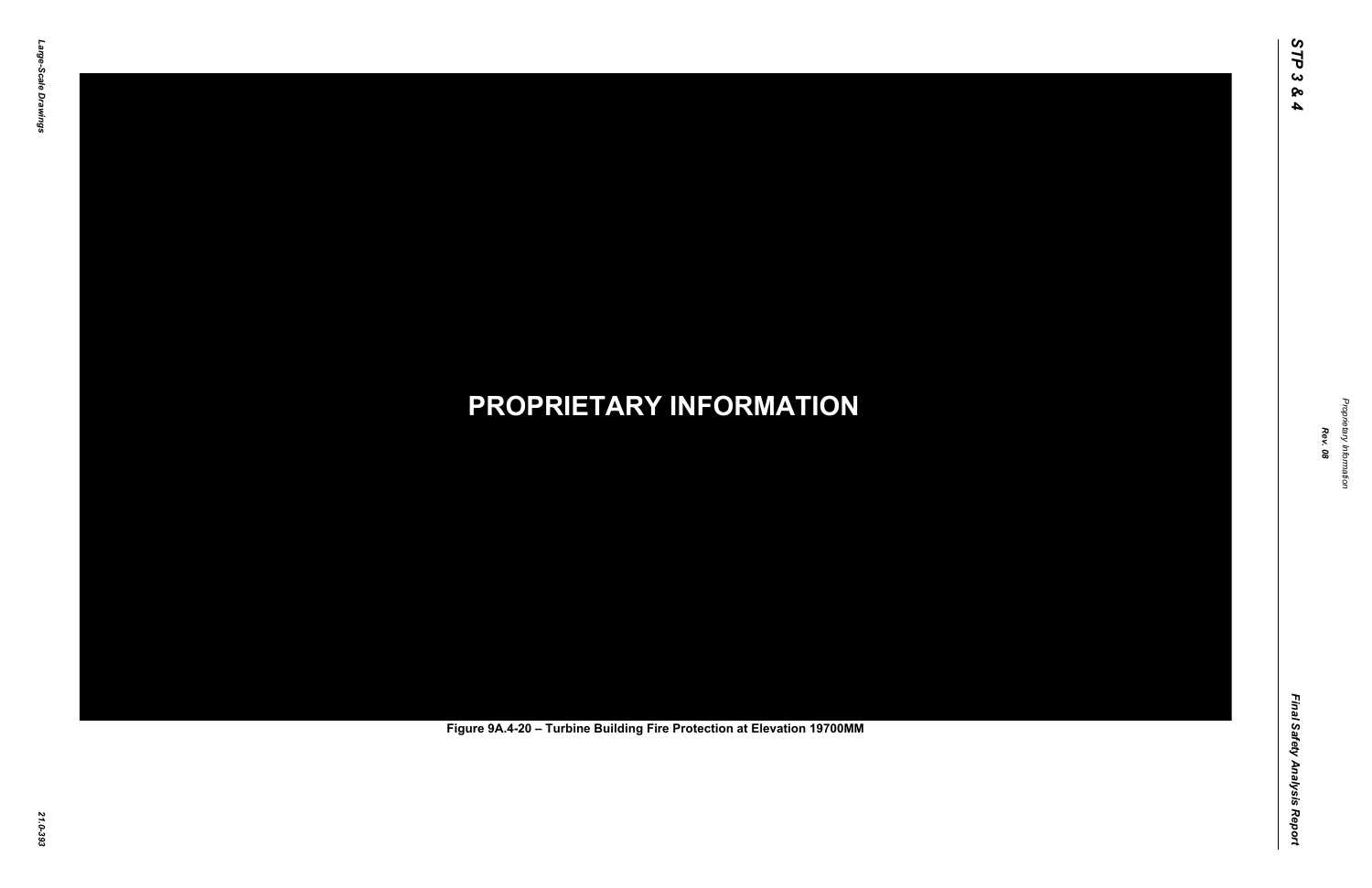Final Safety Analysis Report *Final Safety Analysis Report*



Proprietary Information *Proprietary Information*

# *21.0-394* **PROPRIETARY INFORMATION Figure 9A.4-21 – Turbine Building Fire Protection at Elevation 28700MM**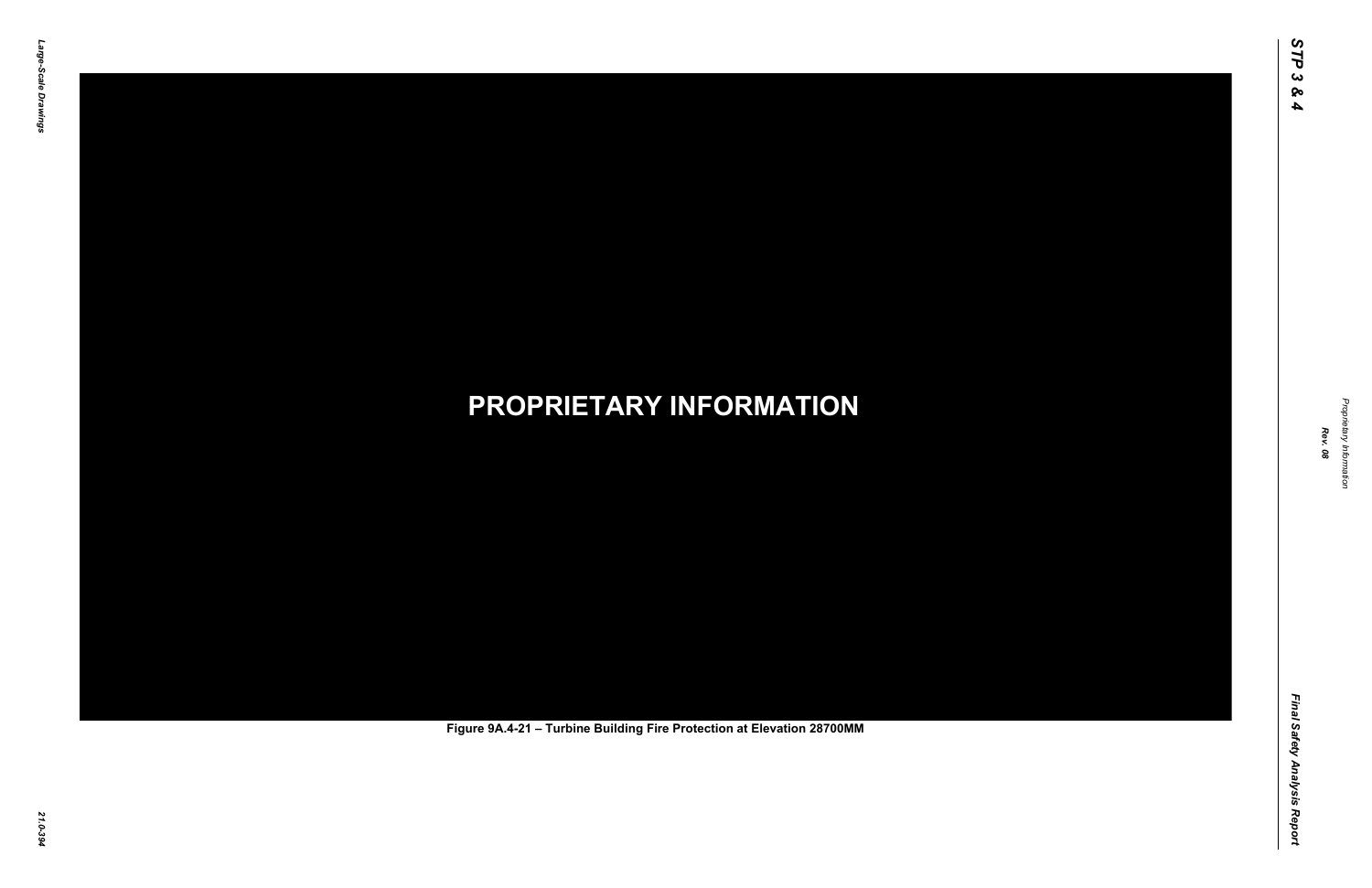Final Safety Analysis Report *Final Safety Analysis Report*



Proprietary Information *Proprietary Information*

### *21.0-395* **PROPRIETARY INFORMATION Figure 9A.4-28 – Radwaste Building Fire Protection, Sections A-A and B-B (Sheet 1)**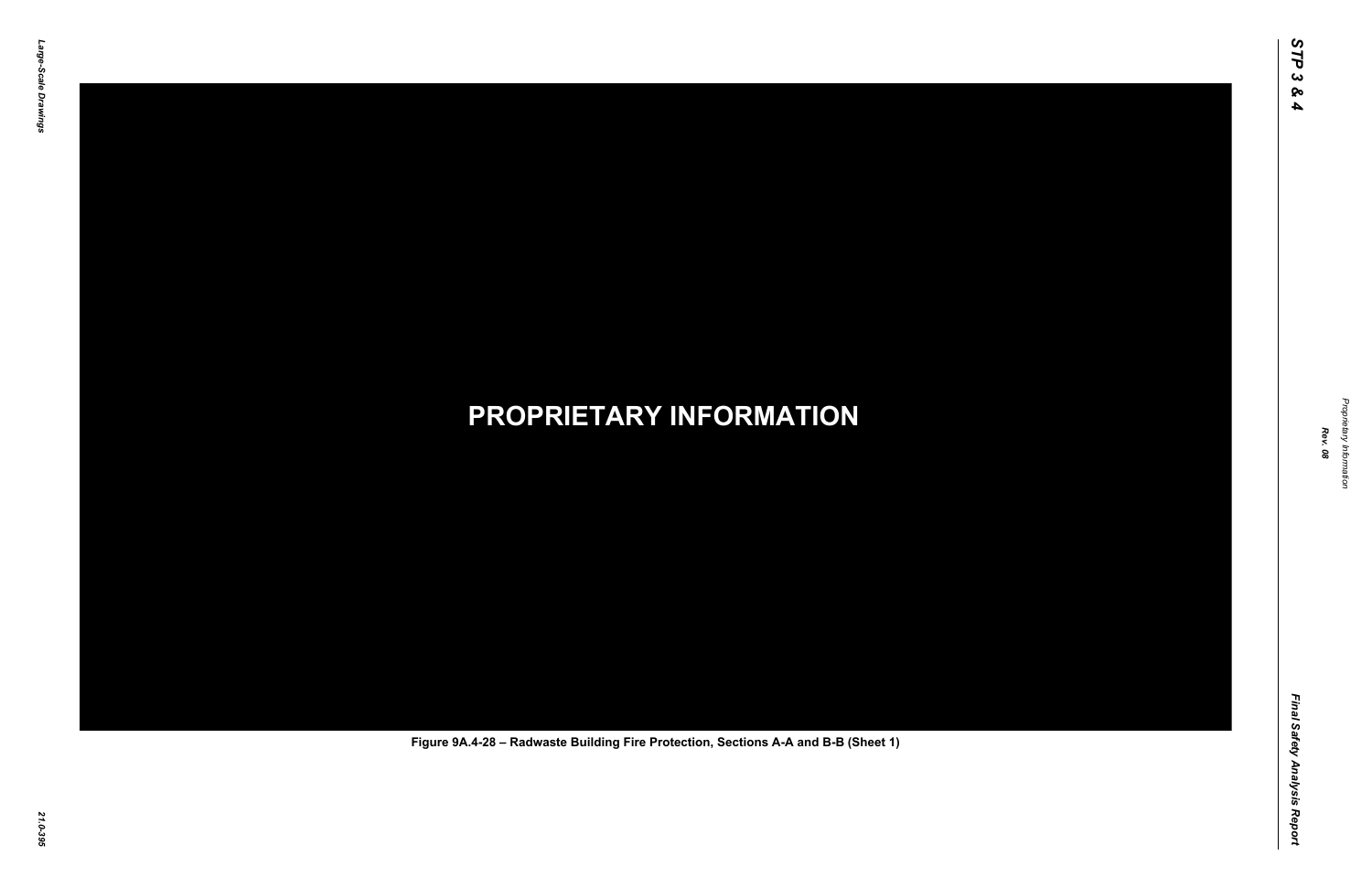Final Safety Analysis Report *Final Safety Analysis Report*



Proprietary Information *Proprietary Information*

### *21.0-396* **PROPRIETARY INFORMATION Figure 9A.4-28 – Radwaste Building Fire Protection, Sections A-A and B-B (Sheet 2)**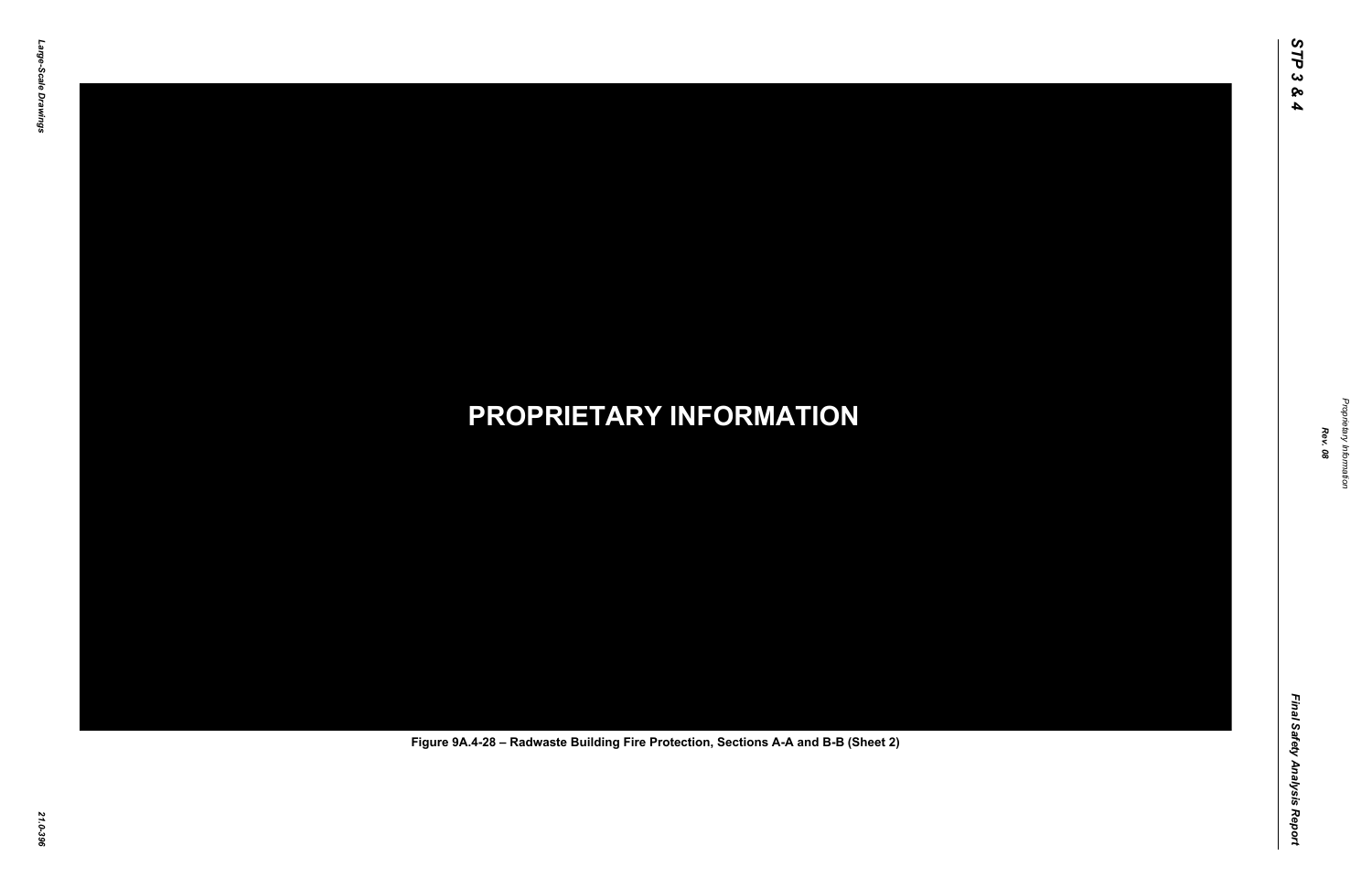Final Safety Analysis Report *Final Safety Analysis Report*



Proprietary Information *Proprietary Information*

### *21.0-397* **PROPRIETARY INFORMATION Figure 9A.4-29 – Radwaste Building Fire Protection at Elevation –1700 mm**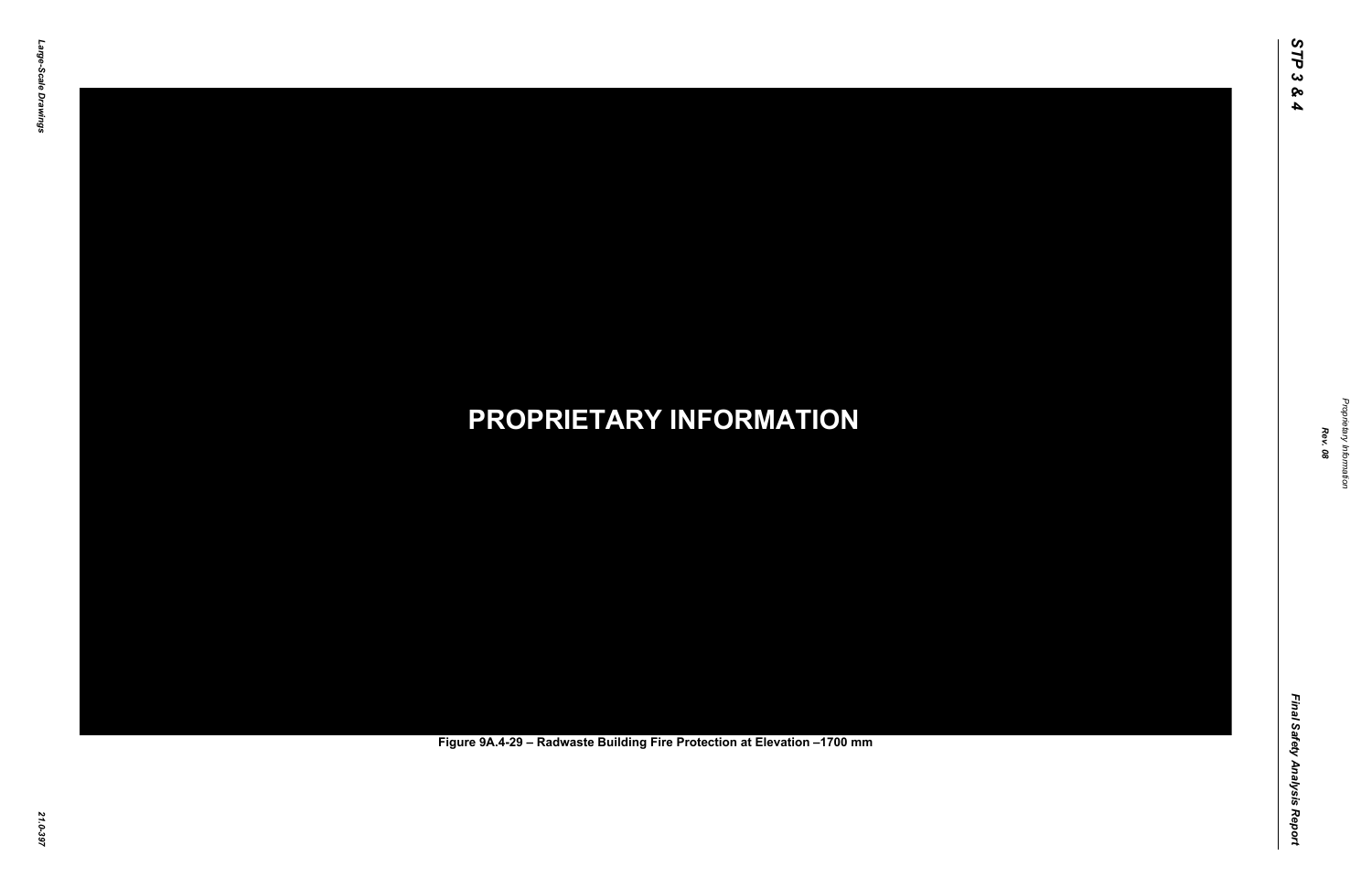Final Safety Analysis Report *Final Safety Analysis Report*



Proprietary Information *Proprietary Information*

### *21.0-398* **PROPRIETARY INFORMATION Figure 9A.4-30 – Radwaste Building Fire Protection at Elevation 5300 mm**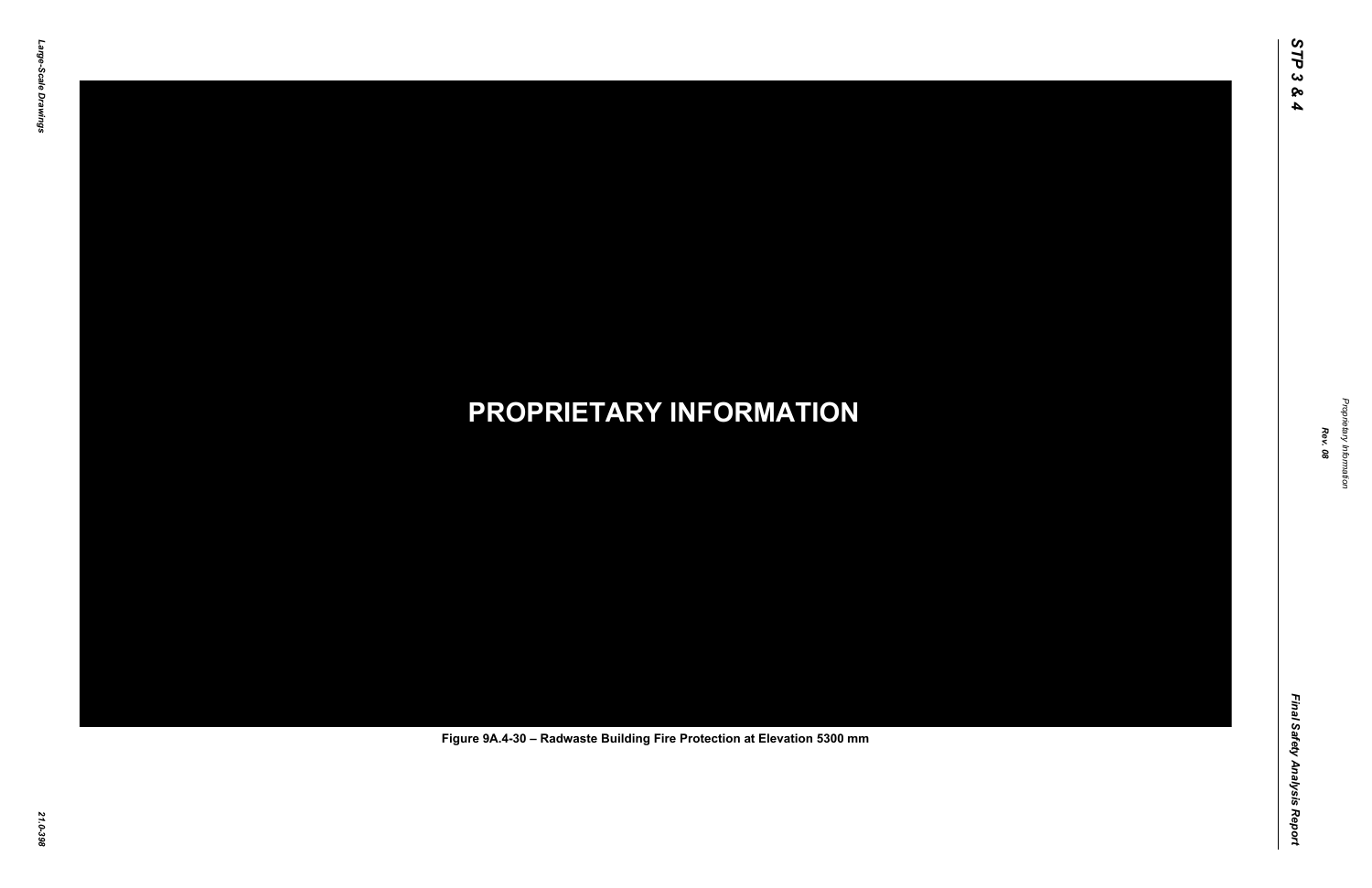Final Safety Analysis Report *Final Safety Analysis Report*



Proprietary Information *Proprietary Information*

### *21.0-399* **PROPRIETARY INFORMATION Figure 9A.4-31 – Radwaste Building Fire Protection at Elevation 12300 mm**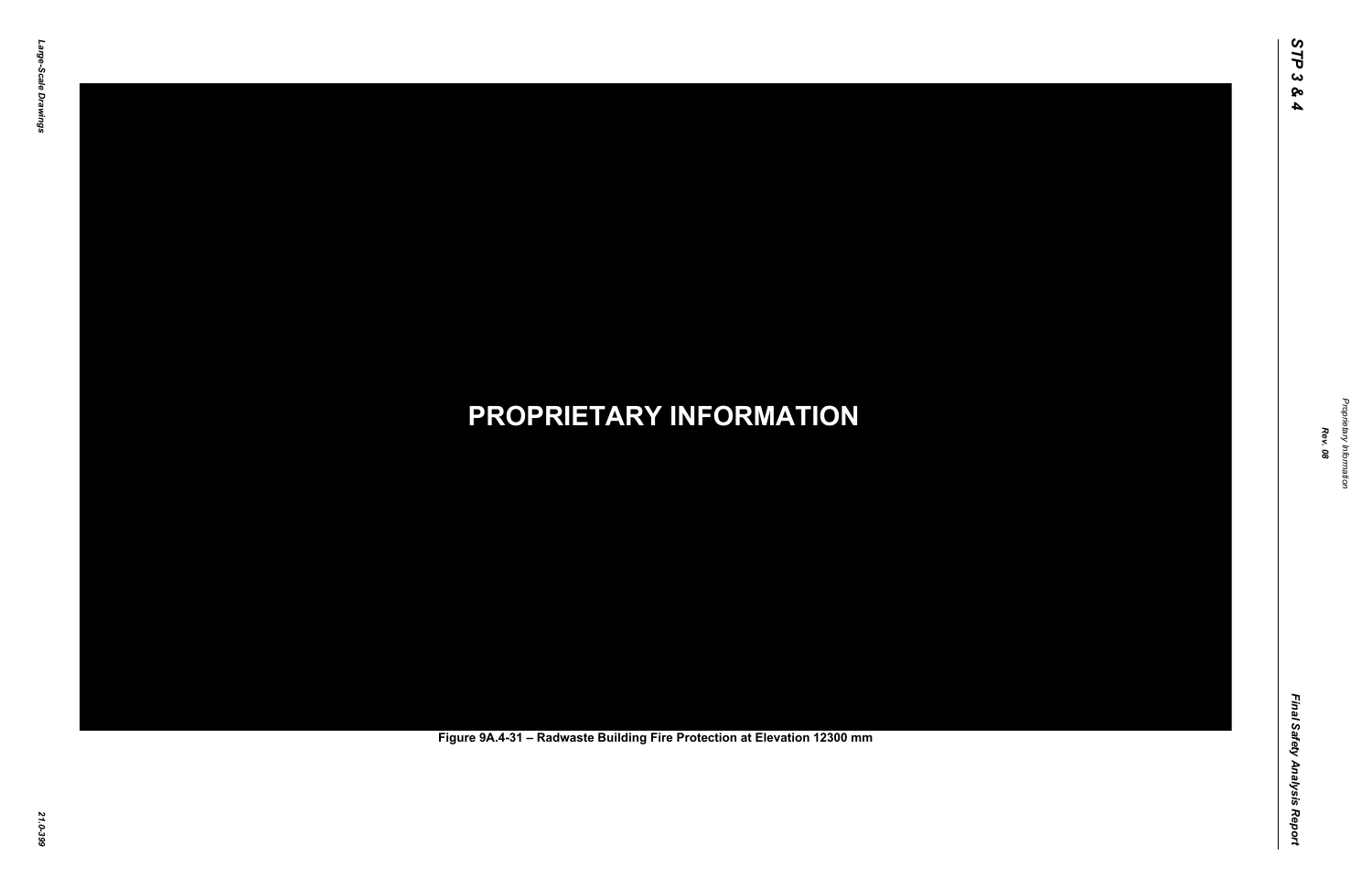Final Safety Analysis Report *Final Safety Analysis Report*



Proprietary Information *Proprietary Information*

#### *21.0-400* **PROPRIETARY INFORMATION Figure 9A.4-32 – Radwaste Building Fire Protection at Elevation 19100 mm**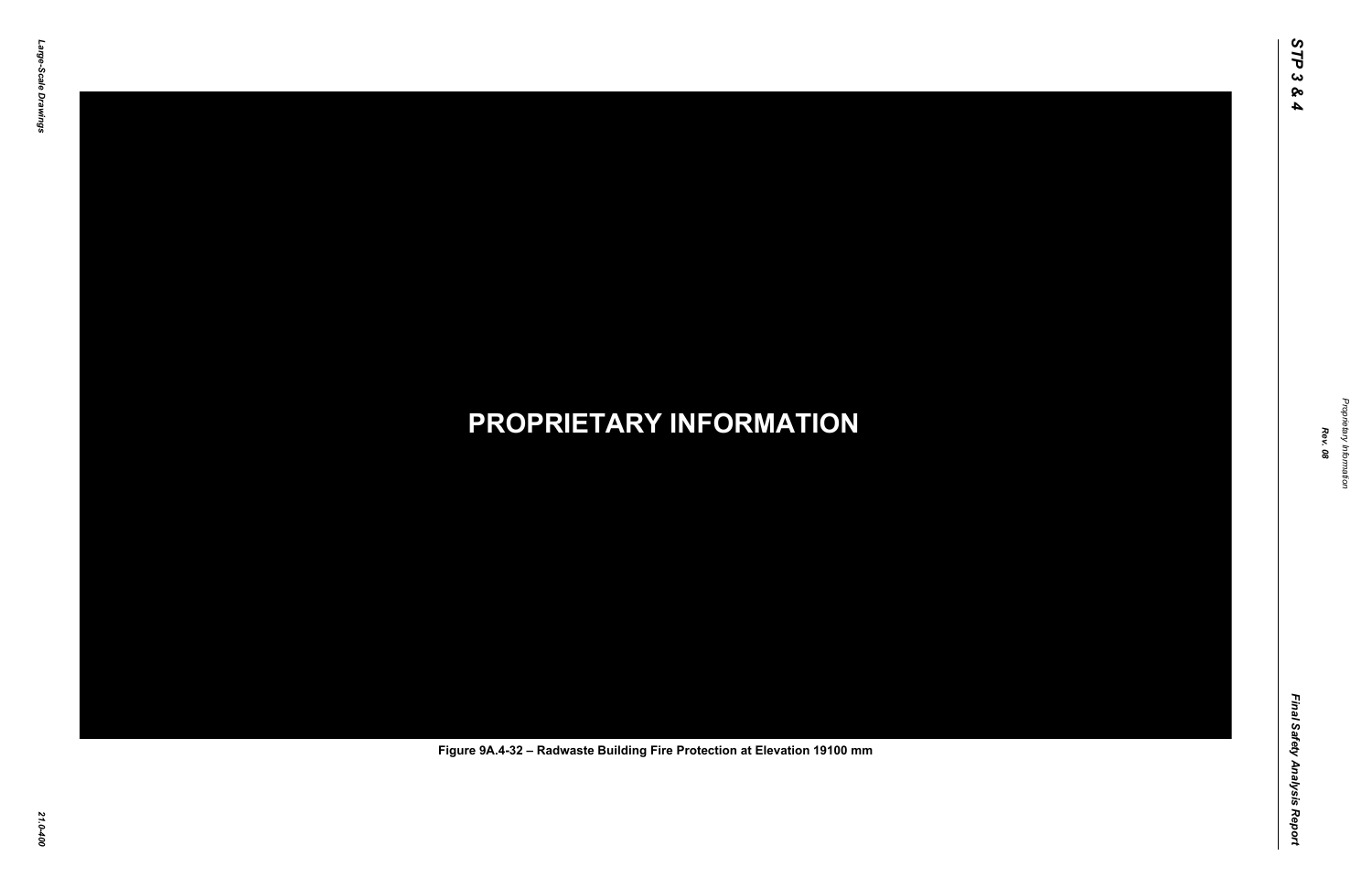Final Safety Analysis Report *Final Safety Analysis Report*



Proprietary Information *Proprietary Information*

# *21.0-401* **PROPRIETARY INFORMATION Figure 9A.4-33 – Turbine Building Fire Protection at Elevation 38300MM**